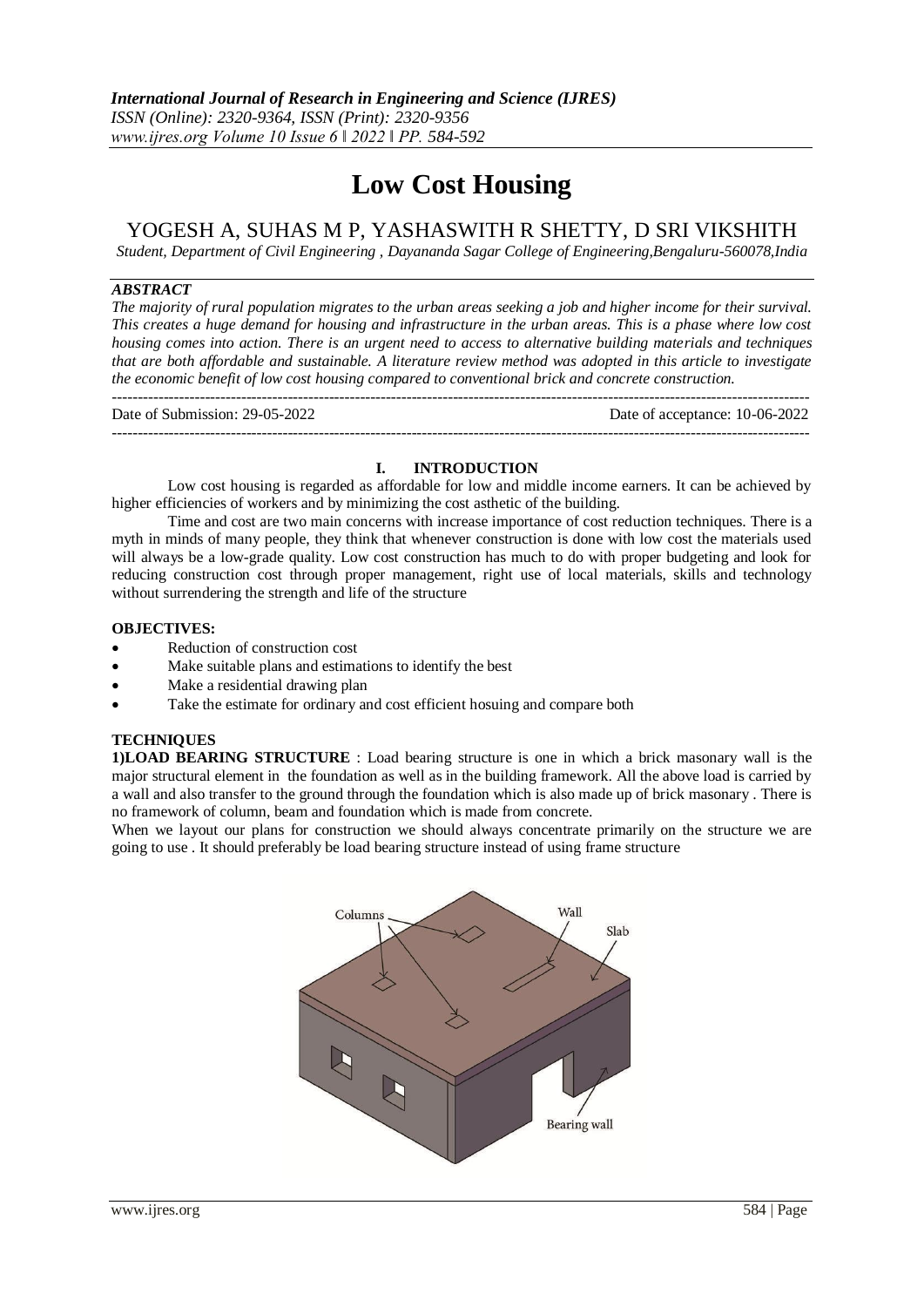2) **MATERIAL MANAGEMENT** : To manage productivity and cost efficiency material management is essential. It contributes the major portion of expenses in construction

Study of low cost construction materials from projects under construction and recently completed Finding new construction techniques to implement them in construction of building

**3)INTERLOCKING MUD BRICKS**: Interlocking bricks are the enhanced form of conventional clay bricks. Each brick is constructively designed to lock itself to the other bricks around without the use of mortar. The self-locking is achieved using [shear-key](https://civildigital.com/punching-shear-design-punching-shear-forces/) and lock mechanism. Based on the design, the shape of shear-key will vary and a complimentary lock is provided on the opposite side of brick. Load [transfer](https://civildigital.com/shear-wall-functions-loads-transfer-mechanism-design-example-shear-wall/) is achieved by shear transfer and gravity

High quality interlocking bricks are made of cement, [sand](https://civildigital.com/ground-improvement-with-sand-compaction-piles/) and Stone dust mixed together in appropriate proportions. The required materials are batched and mixed [proportionately.](https://civildigital.com/steps-involved-mix-proportioning-per-102622009-solved-example/) Once the required mix is prepared, it is then compressed to form bricks with desirable interlocking patterns. The compression is achieved by using hydraulic compression system. The bricks are then subjected to curing for about **7 days**.



**Benefits of Inter-locking Bricks**

#### **Earthquake resistant**

During earthquakes, there are various stresses acting on the structure. Conventional bricks are not fully equipped to transfer the seismic loads throughout the structure since the only medium of load transfer is the mortar. If the mortar fails then the whole structure fails under seismic forces. Interlocking bricks are an effective and proven Seismic resistant [construction](https://www.indiacadworks.com/blog/new-generation-architectural-designs-for-seismic-resistant-buildings/) materials. The self locking pattern of the bricks enables the seismic forces to travel across the whole structure equivalently.

**Plastering** can be time consuming and costly in case of conventional wall [construction.](https://civildigital.com/retaining-wall-types-retaining-walls-design-considerations/) Plastering of walls can be completely eliminated by using fair faced [bricks](https://civildigital.com/brick-masonry-inspection-checklist-for-brickwork-site-supervision-tips/) of your choice available in the market. If required the walls can be given a smooth finish by applying a thin layer of paint. Since these bricks are self-designed that gives a neat finish, the maintenance cost is minimized. No Plasterwork required.

#### **Provides cooler interior**

High compacted bricks generally result in higher density, which in turn converts itself into high thermal mass. Henceforth, the walls made of high compacted [bricks](https://civildigital.com/testing-bricks-at-site-quality-of-clay-bricks-visual-and-experimental-tests-for-quality-bricks/) typically furnish warm interiors. Interlocking bricks are less heat intensive. The tests have shown that interlocking bricks provides a much cooler interior ( $3^{\circ}\text{C} - 5^{\circ}\text{C}$ ). This enables lesser/no use of air conditioners resulting in minimized energy consumption and more cost saving. cool.

#### **Unskilled labour**

In case of Conventional brick laying, skilled labour is required for checking water level, spirit level and various other operations. Therefore a layman or an unskilled labour may find it difficult to learn the conventional methods of construction. Whereas interlocking bricks construction enables an unskilled labour to easily follow up on the [construction](https://civildigital.com/modular-construction-technique-construction-process-example-projects/) procedure. It also provides various opportunities for an entrepreneur.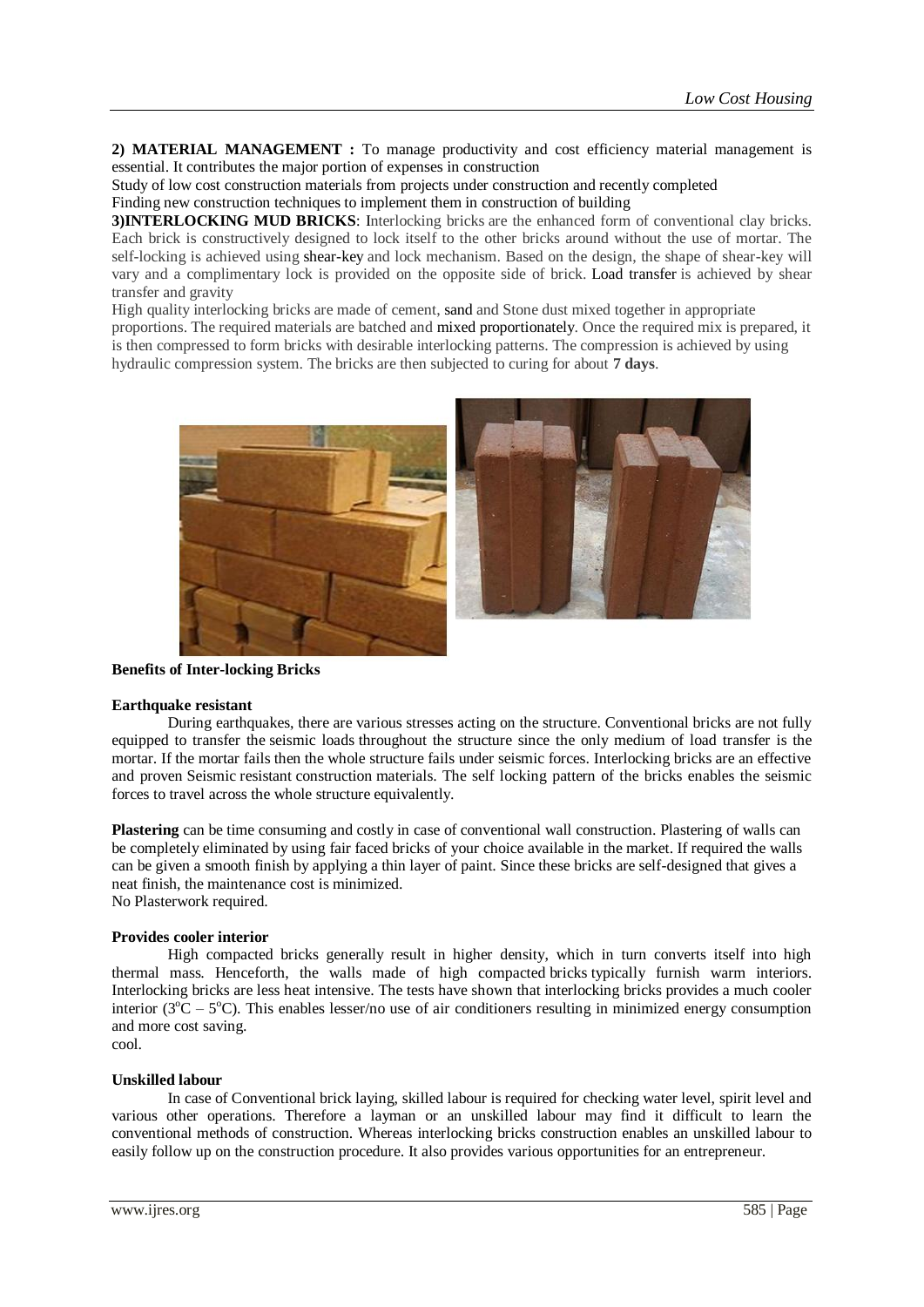#### **Minimizes cost**

Since there is no use of mortar in the construction process, the cost of buying cement, sand, [mortar](https://engineeringcivil.org/articles/building-materials/cement-mortar-estimation-of-cement-sand-water-in-mortar-types-of-mortar-applications/) and stone dust can be neglected. Also the cost for transportation can also be immensely reduced along with the cost on skilled labour. It does not require plasterwork, minor bar bending work, lesser cement and fewer labourers hence contributing to the overall cost reduction of the construction project.

#### **Time Efficient**

It is proved as the most time efficient way of construction. The normal conventional bricks has to be cured for about 21 days whereas the self-locking bricks require only 7 days of curing. In addition to that, time required for setting and curing of the structure can be diminished completely. By eliminating all the time consuming tasks, the project can be completed faster.

## **Disadvantages of Inter-locking**

#### **Masonry**

There are a few disadvantages as well to this method of construction. Since there is no [plasterwork](https://civildigital.com/use-of-synthetic-fibres-in-concrete-flooring-and-plastering-advantages/) provided, rain water might into the lines making it a hostage for insects and other undesired things. Due to the action of weather, disintegration of the bricks might also occur (especially in the corners). The colour of the brick changes if the rain [water](https://civildigital.com/basement-waterproofing-techniques-procedure-internal-external/) enters through the gaps.

As the interlocking bricks alone are not enough to hold all the forces acting on the structure, it is not advised for building having more than two storeys.

#### **Compression test of Interlocking Blocks**

| Sl.No | Load(N) | Area(mm <sup>2</sup> ) | Compressive Strength $(N/mm2)$ |
|-------|---------|------------------------|--------------------------------|
|       | 147150  | 22000                  | 6.69                           |
|       | 161865  | 22660                  | 7.14                           |
|       | 137340  | 22440                  | 6.12                           |

#### **Water Absorption test of Interlocking Blocks**

| Sl.No | Dry weight of interlocking<br>block | Wet weight of Interlocking<br>block | Water absorption (%) by mass |
|-------|-------------------------------------|-------------------------------------|------------------------------|
|       | M1(gm)                              | M2(gm)                              | $[(M2-M1)/M1]x100$           |
|       | 12110                               | 12950                               | 6.93                         |
|       | 12234                               | 13100                               | 7.07                         |
|       | 12902                               | 13920                               | 7.89                         |
|       |                                     |                                     |                              |

Average Water Absorption  $=7.29\%$ 

**4)STAIRCASE FOR LOW COST HOUSING :** We have been using the cast-in-situ construction. But it is more expensive. Alternatively we can use an effective and efficient method which is called Precast staircase system

-Its construction is cheap and quick

-It can be simply supported and can be supported with a cantilever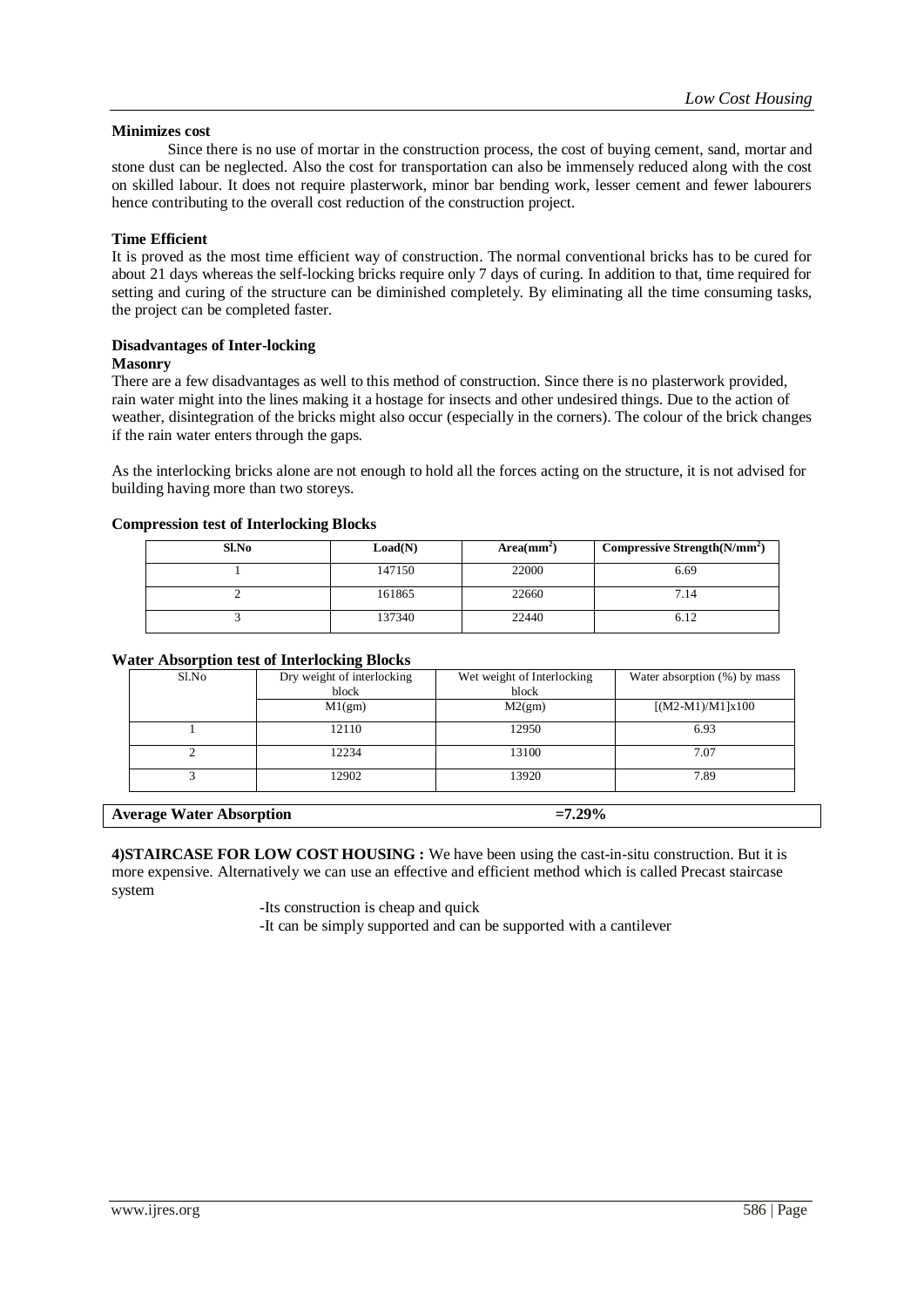

**5)DOORS AND WINDOWS** : We can make sure that we do not spend so much on the doors and windows and just look for the maximum durability of a design which is provided to you at less cost. instead of following the conventional carpenting procedures we should always go by the frames for doors. These save cost up to 30% and saves time





**6) RCC FILLER SLAB :** It is basically a normal RCC slab where concrete in the tension zone i.e the bottom of the slab ,is replaced by light weighed filler materials such as bricks and tiles . These filler materials do not compromise with the strength of the structure

- Consumes less steel and concrete due to reduced weight of the slab achieved by replacing the portion of concrete by light weight materials

 -Reduces the entry of heat into the building through the roof due to heat resistant properties of the filler materials

- Cost saving of about 23% in comparision with normal RCC slab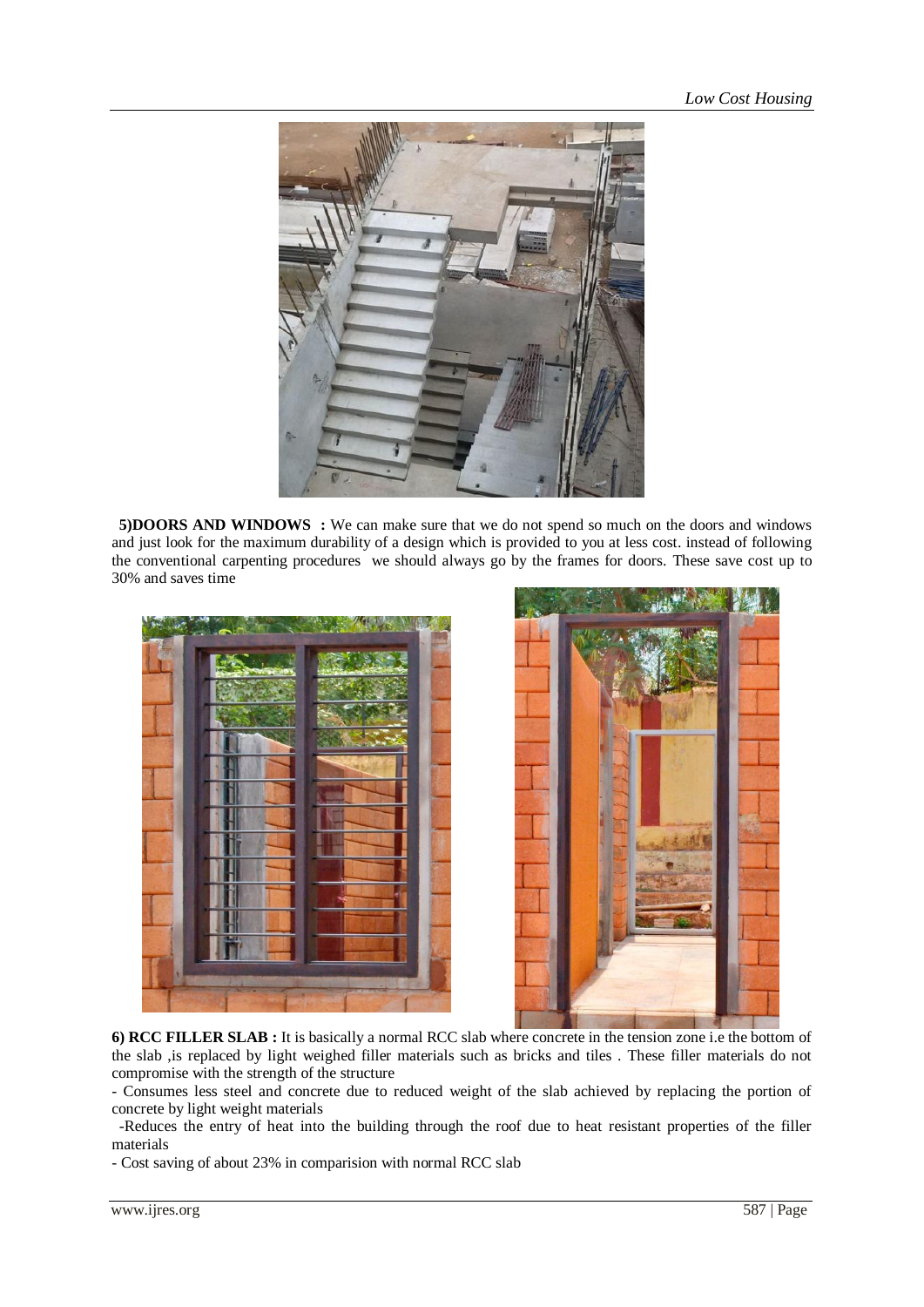

# **5.6 DESIGN OF FILLER SLAB**

| Length $=7.92m$                                                         |                                                                          |
|-------------------------------------------------------------------------|--------------------------------------------------------------------------|
| Breadth $=9.14m$                                                        |                                                                          |
|                                                                         | The beam is simply supported on four edges with corners are free to lift |
| Span/depth                                                              | $=25$                                                                    |
| For two way slab span/depth                                             | $=35$                                                                    |
| For Fe415 steel multiply by 0.8                                         |                                                                          |
| For shorter span and live load less than 3 span/depth = $0.8 \times 35$ |                                                                          |
| We have live load                                                       | $=4$ KN/m <sup>3</sup>                                                   |
| Span/depth                                                              | $=28$                                                                    |
| Depth $(d)$                                                             | $=7920/28$                                                               |
| Effective depth<br>$= 280$ mm                                           |                                                                          |
| Assume a 14 mm cover                                                    |                                                                          |
| Then total depth D                                                      | $= 86 + 20 + 10/2 = 305$ mm                                              |
| Effective span,                                                         |                                                                          |
| $l_{x}$ =clear span + effective depth                                   |                                                                          |
|                                                                         | $=7.92 + 0.305 = 8.23$ m                                                 |
| $L_v$ = clear span + effective depth                                    |                                                                          |
|                                                                         | $=9.14 + 0.305 = 9.45$ m                                                 |
| 5.6.1 Load                                                              |                                                                          |
| Self weight                                                             | $= 19 \times 1 \times 0.305 = 5.795$ KN/m                                |
| Live load                                                               | $= 4 x 1 = 4$ KN/m                                                       |
|                                                                         |                                                                          |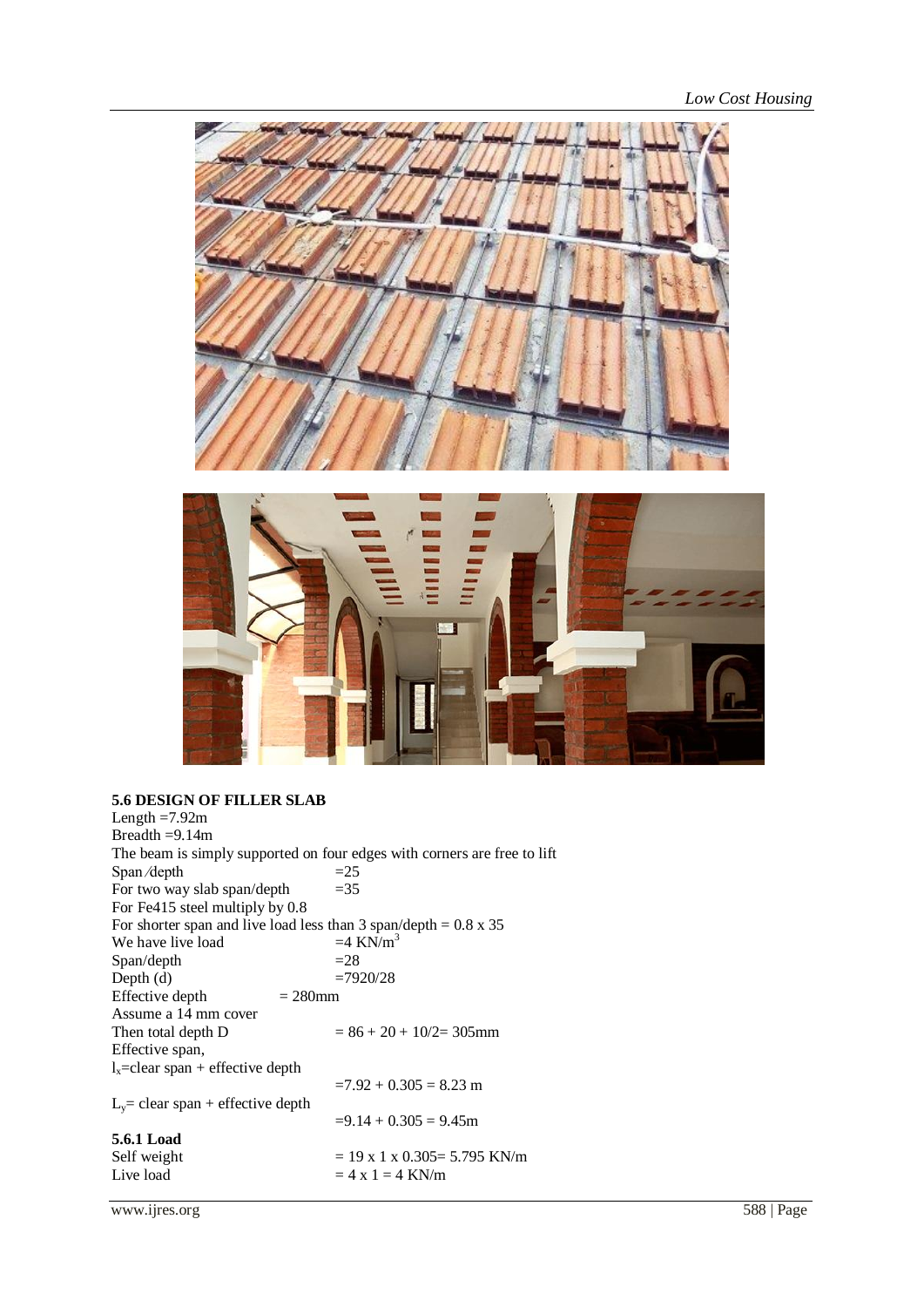Total load W  $= 9.8$  KN/m Factored load  $=9.8 \times 1.5 = 14.69 \text{ KN/m}$ **5.6.2 Ultimate Moment and Shear Force** Since it is a two-way slab, the Bending moment is developed in both X and Y direction  $\frac{dy}{dx} = 1.3$ Co efficient in x direction $\alpha_x = 0.074$ <br>Co efficient in y direction $\alpha_y = 0.061$ Co efficient in y direction $\alpha$ <sub>v</sub> Factored moment in x direction Mux  $= \alpha_x w l_x^2$  $= 0.074 \times 14.69 \times 7.92^2$  $= 68.19$  KN/m Factored moment t in y direction Muy  $= \alpha_{\rm y}$ Wu  $l_{\rm x}^2$  $= 0.061$  x 14.69 x 7.92<sup>2</sup>  $=56.21$  KN/m **5.6.3 Reinforcement [short span direction]** Mux=0.87 f<sub>y</sub>Ast d {1- (Astf<sub>y</sub>/  $\text{bdf}_{ck}$ )} Ast  $= 712 \text{ mm}^2$ Using 8 mm diameter bars Spacing  $= (2 \times 1000 \times \pi/4 \times 8^2)/$ Ast  $=110$  mm **5.6.4 Check**  $3d = 300$ mm Spacing < 300 mm Provide 8 mm bars at 110 mm center to center in short span direction **5.6.5 Reinforcement in Long Span Direction** Effective depth  $= 100 - 8 = 92$  mm Using 8 mm diameter bar Ast  $= 604 \text{ mm}^2$ Spacing  $= (2 \times 1000 \times \pi/4 \times 8^2) /$  Ast  $=556$ mm Provide 8 mm diameter bar at 140 mm center to centre **5.6.7 Check for Shear** Shear strength of concrete  $\tau_c$  =0.22 N/mm<sup>2</sup> Neutral axis depth factor  $k = 1$  $k\tau_c$  =1 x 0.22 =0.22  $V_u$  = W<sub>u</sub>lx/2 = 14.69x7.92/2 = 58.17 kN  $\tau_v$  = V<sub>u</sub>/bd = 58.17x10<sup>3</sup>/ 1000x280=0.20N/mm<sup>2</sup> pt  $= 100 \text{Ast/bd} = 100 \text{x} \cdot 712/1000 \text{ x } 280 = 0.25\%$  and M20  $\tau_{\rm v}$   $\!\!<$   $\!k\tau_{\rm c}$ **Hence, shear design is not required and slab is safe against shear.**

#### **5.6.8 Check for Deflection**

| $(l/d)$ actual                                                                  | $-28.29$                                                                            |
|---------------------------------------------------------------------------------|-------------------------------------------------------------------------------------|
| <b>Fs</b>                                                                       | $= 0.58$ xfyxAst <sub>req</sub> / Ast <sub>prov</sub>                               |
|                                                                                 | $=0.58x415x1$                                                                       |
|                                                                                 | $= 240.7$ N/mm <sup>2</sup>                                                         |
| pt                                                                              | $= 100 \text{Ast/bd} = 100 \text{x} \cdot 712/1000 \text{ x } 280 = 0.25\%$ and M20 |
| $MF_1$                                                                          | $= 1.3$                                                                             |
| MF <sub>2</sub>                                                                 | $=1$                                                                                |
| MF <sub>3</sub>                                                                 | $=1$                                                                                |
| $MF_1 X MF_2 X MF_3 X 25$                                                       | $= 32.5$                                                                            |
| $(l/d)$ allowable<br>$(l/d)$ <sub>actual</sub> $<$ $(l/d)$ <sub>allowable</sub> | $= 32.5$                                                                            |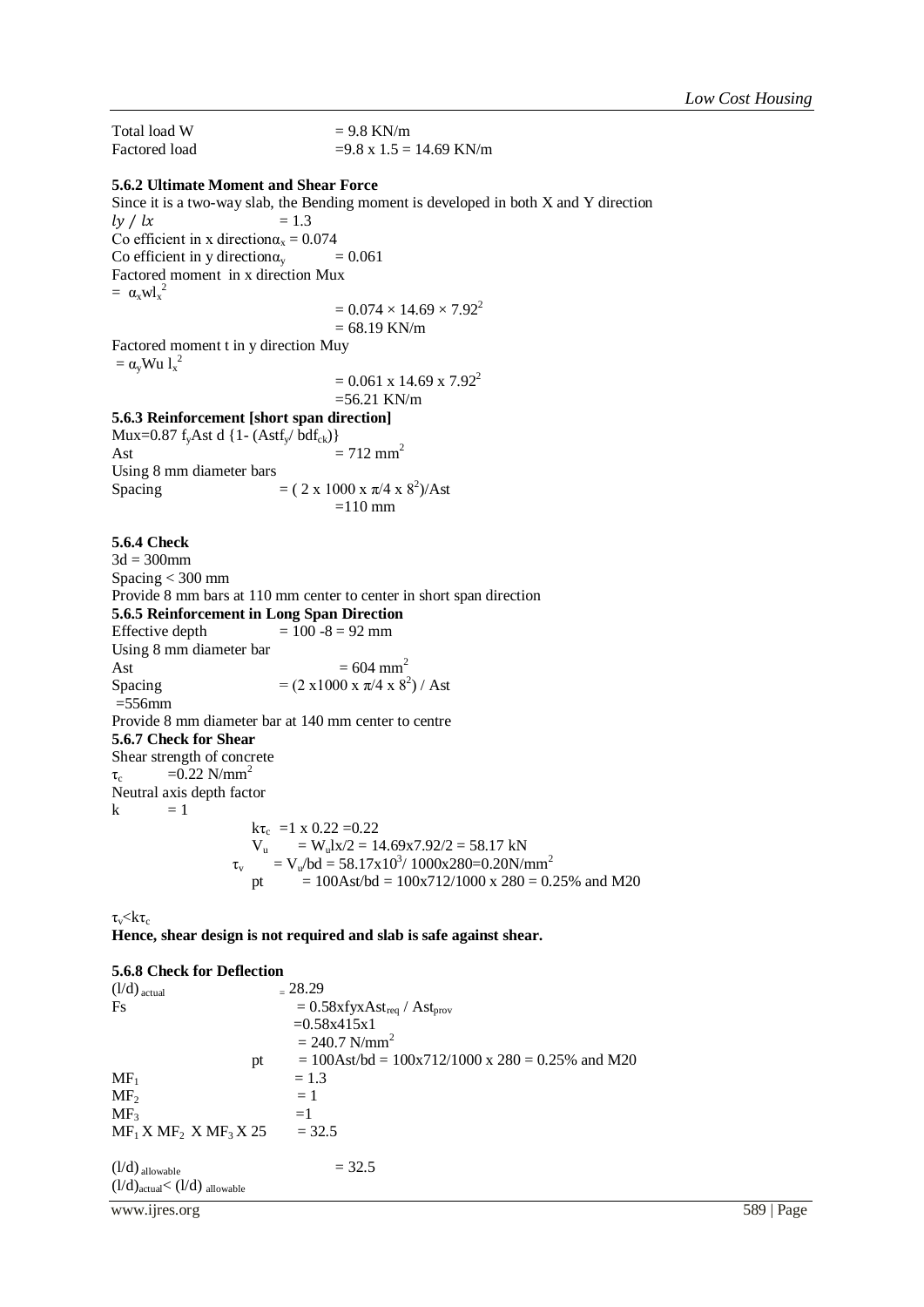**Hence deflection control is satisfactory.**

### **COST ESTIMATE OF COST EFFECTIVE BUILDING 112 SQUARE METER LAND**

| SI.<br>No.     | <b>PARTICULARS</b>                                                                                                                                                                                                                                                                                                                                                                                                      | <b>QUANTITY UNIT</b>       |                         | <b>RATES</b> | <b>AMOUNT</b><br>(Rs) |
|----------------|-------------------------------------------------------------------------------------------------------------------------------------------------------------------------------------------------------------------------------------------------------------------------------------------------------------------------------------------------------------------------------------------------------------------------|----------------------------|-------------------------|--------------|-----------------------|
|                |                                                                                                                                                                                                                                                                                                                                                                                                                         |                            |                         |              |                       |
| $\mathbf{1}$   | <b>Ground Floor</b>                                                                                                                                                                                                                                                                                                                                                                                                     |                            |                         |              |                       |
| 1.1            | Site clearance tree cutting and yard filling with Anti-termite treatment                                                                                                                                                                                                                                                                                                                                                |                            |                         |              | 15000                 |
| 1.2            | Earth work excavation in ordinary Soil for foundation                                                                                                                                                                                                                                                                                                                                                                   | $18.04 \text{ 1 m}^3$      |                         | 353.35       | 6374.434              |
| 1.3            | PCC 1:4:8 using 40mm for foundation                                                                                                                                                                                                                                                                                                                                                                                     |                            | $12 \mid 1 \text{ m}^3$ | 5477         | 65724                 |
| 1.4            | RR masonry in CM 1:8 for foundation                                                                                                                                                                                                                                                                                                                                                                                     |                            | $12 \mid 1 \text{ m}^3$ | 4700         | 56400                 |
| 1.5            | SSM masonry in CM 1:8 for basement                                                                                                                                                                                                                                                                                                                                                                                      |                            | $35 \,   1 \, m^3$      | 25000        | 875000                |
| 1.6            | Providing and laying cement concrete M20 (1:1.5:3) using 20 mm<br>down size Granite jelly for RCC belt laid in thick And well compacted<br>by vibrating and Curing Including all cost and labour charges                                                                                                                                                                                                                |                            | $12 \mid 1 \text{ m}^3$ | 3200         | 38400                 |
| 1.7            | Supplying and filling of earth inside basement including consolidation<br>by ramming including all cost and labour charges                                                                                                                                                                                                                                                                                              | 22                         | $1 \text{ m}^3$         | 700          | 15400                 |
| 2              | <b>SuperStructure</b>                                                                                                                                                                                                                                                                                                                                                                                                   |                            |                         |              | $\mathbf{0}$          |
| 2.1            | Brick masonry using Interlocking bricks for super structure for outside<br>walls including centering, centering, scaffolding, Curing, material and<br>labour charges etc complete                                                                                                                                                                                                                                       |                            | $37 \text{ m}^3$        | 600          | 22200                 |
| 2.2            | Brick masonry using Interlocking bricks for super structure for inside<br>walls including centering, centering, scaffolding, Curing, material and<br>labour charges etc complete                                                                                                                                                                                                                                        |                            | $6 \mid 1 \text{ m}^3$  | 500          | 3000                  |
| 3              | Wood work doors and windows                                                                                                                                                                                                                                                                                                                                                                                             |                            |                         |              | $\boldsymbol{0}$      |
| 3.1            | Supplying and fixing of country woods with fully paneled shutters<br>including all cost and labour charges etc complete                                                                                                                                                                                                                                                                                                 | 9                          | $1 \text{ m}^2$         | 700          | 6300                  |
| 3.2            | Supplying and fixing of PVC doors with fully paneled shuttering                                                                                                                                                                                                                                                                                                                                                         |                            |                         |              |                       |
| $\overline{4}$ | including all cost and labour charges etc complete<br><b>Windows and ventilations</b>                                                                                                                                                                                                                                                                                                                                   |                            | $1.8$ 1 m <sup>2</sup>  | 450          | 810<br>$\mathbf{0}$   |
| 4.1            | Supplying and fixing steel window and ventilators including material<br>and labour cost etc complete                                                                                                                                                                                                                                                                                                                    |                            | 17 Number               | 4800         | 81600                 |
| 5              | <b>RCC</b> concrete                                                                                                                                                                                                                                                                                                                                                                                                     |                            |                         |              |                       |
| 5.1            | Providing and laying cement concreteM15 (1:2:4) using 20mm and<br>downsize Granite jelly for RCC beamlaid in layers and well<br>compacted by vibrating curing including necessary steel and or<br>plywood or plank centeringand form work etc (exclusive of the cost of<br>steel and fabrication charges) with all Lead and lift as directed by the<br>Engineer -in-charge. lintel                                      | $9.42 \text{ m}^3$         |                         | 3700         | 34854                 |
| 5.2            | Providing and laying cement concrete M15 (1:2:4) using 20mm and<br>down size Granite jelly for filler slab laid in layers and well compacted<br>by vibrating curing including necessary steel and or plywood or plank<br>centering                                                                                                                                                                                      | $10.92 \text{ m}^3$        |                         | 3700         | 40404                 |
| 5.3            | Proving and fabricating for steel reinforcement 1ncluding all<br>straightening cutting bending hooking lapping placing in position tying<br>with binding wire of approved quality and gauge including all cost of<br>binding wire and anchoring to the adjoining member where ever<br>necessary etc including all laps and wastage etc complete as per design<br>and specification and direction with all lead and lift |                            | 65 lkg                  | 90           | 5850                  |
| 6              | Plastering in CM 1:3 ,12 mm thick under roof slab sunshade bottom of<br>beam etc floated hard and trowelled smooth including watering curing<br>provision of grooves and scaffolding to any height cost and<br>conveyance of all material and labour charges for scaffolding etc<br>complete                                                                                                                            | $20.42 \mid 1 \text{ m}^2$ |                         | 451          | 9209.42               |
| 7              | For inside walls                                                                                                                                                                                                                                                                                                                                                                                                        |                            |                         |              | 0                     |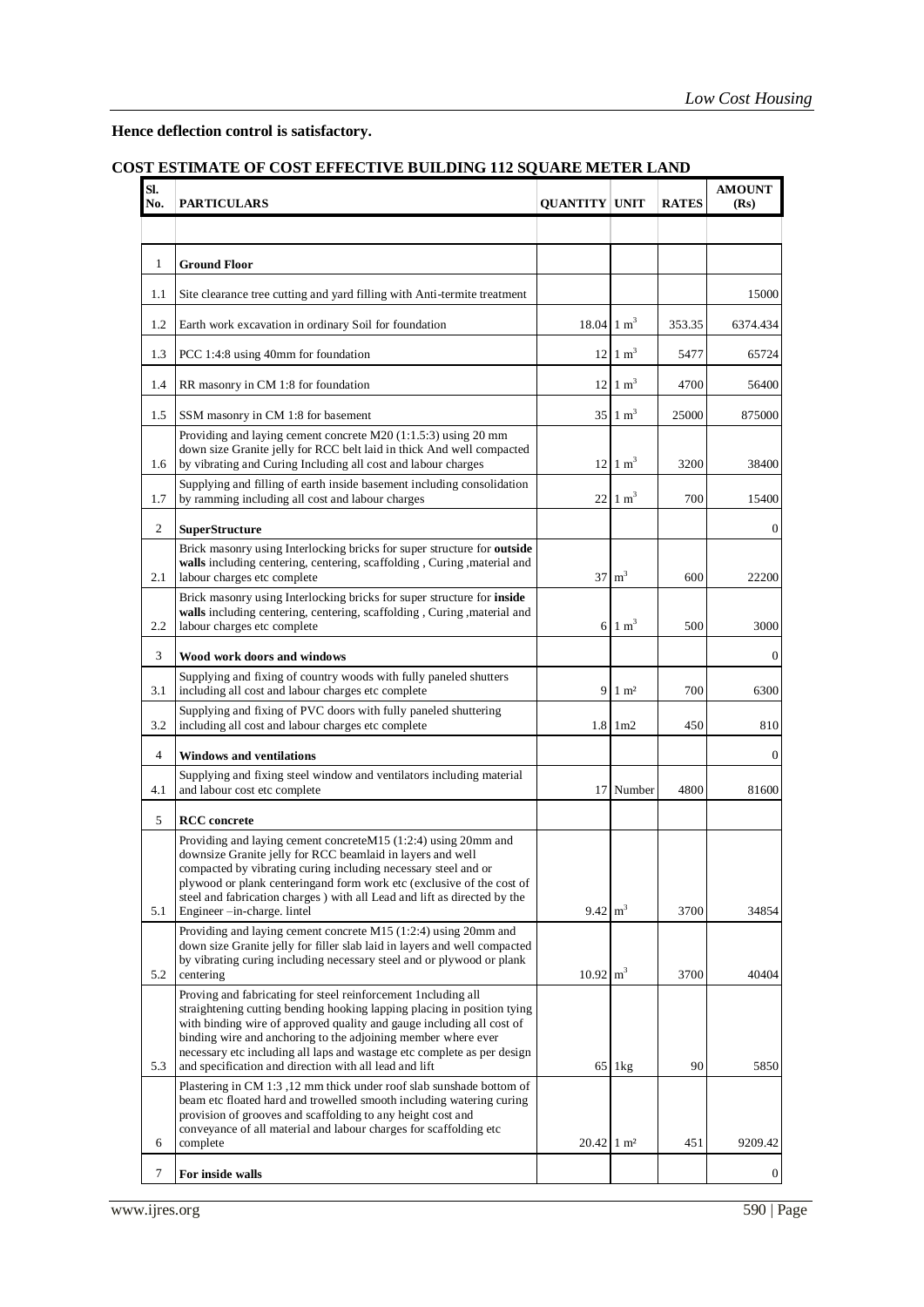| 7.1   | Inside pointing for inner wall including watering curing cost and<br>conveyance of all material and labour charges etc complete                                                                         |                   | $175 \mid 1 \text{ m}^2$     | 65    | 11375        |
|-------|---------------------------------------------------------------------------------------------------------------------------------------------------------------------------------------------------------|-------------------|------------------------------|-------|--------------|
| 8     | <b>Outer wall</b>                                                                                                                                                                                       |                   |                              |       | 0            |
| 8.1   | Outside pointing for outer wall including watering curing cost and<br>conveyance of all material and labour charges etc complete                                                                        |                   | $170 \, \text{m}^2$          | 65    | 11050        |
| 9     | <b>Floor finishing</b>                                                                                                                                                                                  |                   |                              |       | 0            |
| 9.1   | Floor finishing with red oxide including all cost and labour charge etc<br>complete                                                                                                                     |                   | $97 \text{ m}^2$             | 240   | 23280        |
| 9.2   | Floor finishing with ceramic tiles including all cost and labour charge<br>etc complete                                                                                                                 |                   |                              |       |              |
| 9.2.1 | flooring                                                                                                                                                                                                |                   | $9 \text{ m}^2$              | 380   | 3420         |
| 9.4   | Supplying and providing ceramic slab black colour 20 mm (60 cm<br>wide) for kitchen slab including material and labour charge for laying<br>polishing and providing edge with round nosing etc complete | $7.3 \text{ m}^2$ |                              | 370   | 2701         |
| 10    | Painting and white washing                                                                                                                                                                              |                   |                              |       | $\mathbf{0}$ |
| 10.1  | White washing to the inner side of the wall and ceiling using white<br>cement including all cost and labour charges etc complete                                                                        |                   | $463 \text{ } 1 \text{ m}^2$ | 250   | 115750       |
| 10.2  | Colour washing to the inner side of the wall using distember including<br>all cost and labour charges etc complete (if)                                                                                 |                   | $346 \, 1 \, \text{m}^2$     | 180   | 62280        |
| 10.3  | Enamel painting in doors windows including all cost and labour<br>charges etc complete                                                                                                                  |                   | $26 \text{ m}^2$             | 280   | 7280         |
|       | <b>TOTAL</b>                                                                                                                                                                                            |                   |                              |       | 1513661.854  |
| 11    | Electrification including all cost and labour charges etc complete                                                                                                                                      |                   |                              | 10%   | 151366.1854  |
| 12    | Water supplying and sanitary fitting including all cost and labour<br>charges etc complete                                                                                                              |                   |                              | 9%    | 136229.5669  |
| 13    | Water proofing                                                                                                                                                                                          |                   |                              |       | 20000        |
|       |                                                                                                                                                                                                         |                   |                              |       |              |
|       |                                                                                                                                                                                                         |                   |                              | Total | 1821257.606  |

**ADVANTAGES**  Less use of cement and steel for any given section compared with rcc with a corresponding reduction in self weight.

- A major cutting in cost expenses in cost expenses compared to rcc.
- An easy manufacturing process requiring only semi skilled labour
- .  $\bullet$  The technique  $\&$  cheaper installation practice compared to rcc.
- The technique requires neither scaffolding, a shuttering, a concrete mixer nor a vibrator.
- They have a high degree of permeability& resistance to cracking.
- They require minimal maintenance.
- They are economical compared to components built with steel, concrete, or brick walls.

**DISADVANTAGES** • The need of a casting & working area to prefabricated the element & cure them. This may be hard or expensive especially in an urban setting.

- The need for a control for ensuring quality products.
- The need for a proper applied curing method usually overlooked in any building construction activities.

 If the element are not manufactured on the site they will have to be carried which may add to the cost. Care should be taken not to damage the elements during transportation.

#### **II. CONCLUSION**

Adoption of any alternative technology on large scale needs a guaranteed market to function and this cannot be established unless a product is effective and economical

The key lies in the systematic approach in building technology or methodology and not necessarily particular construction type or design